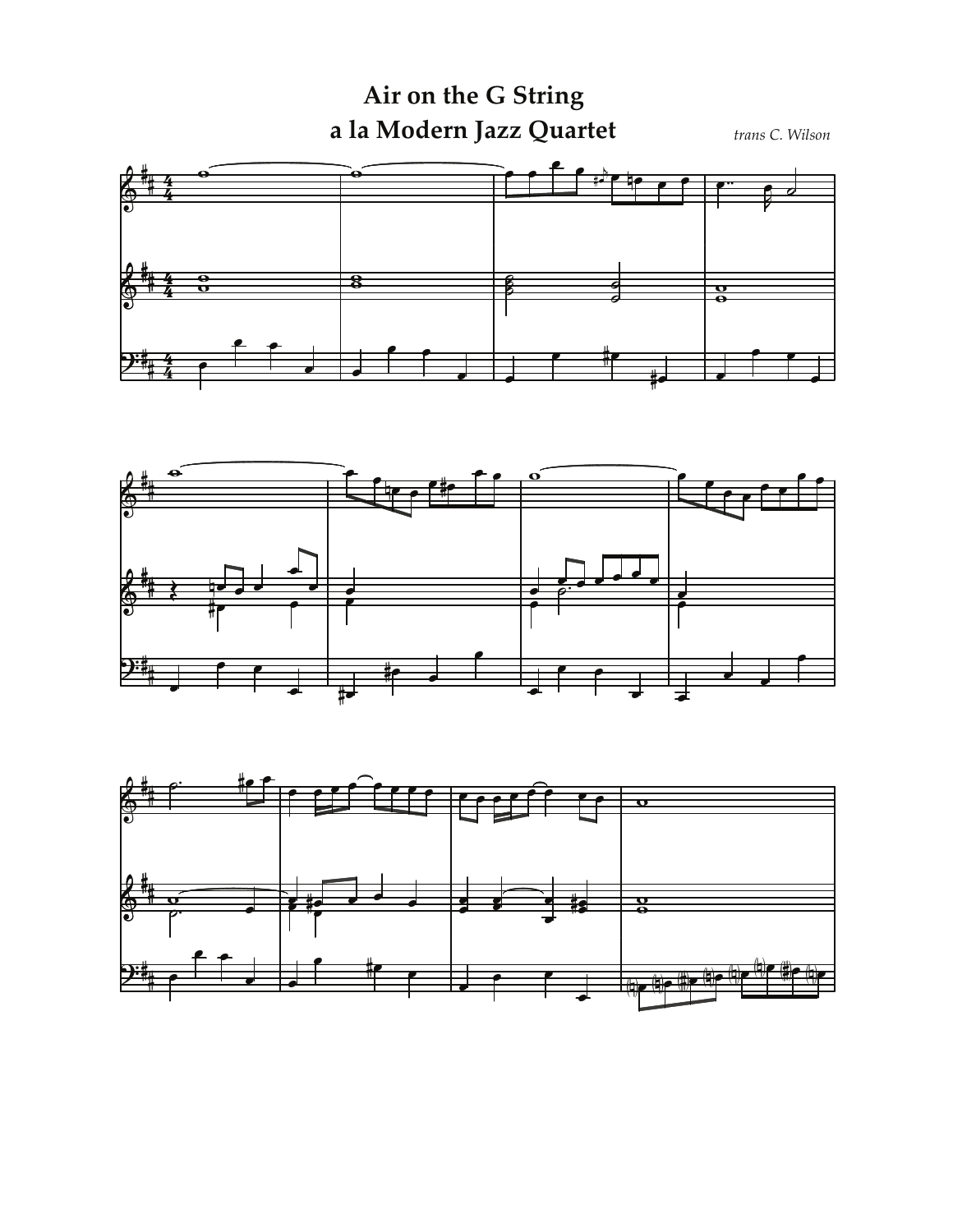



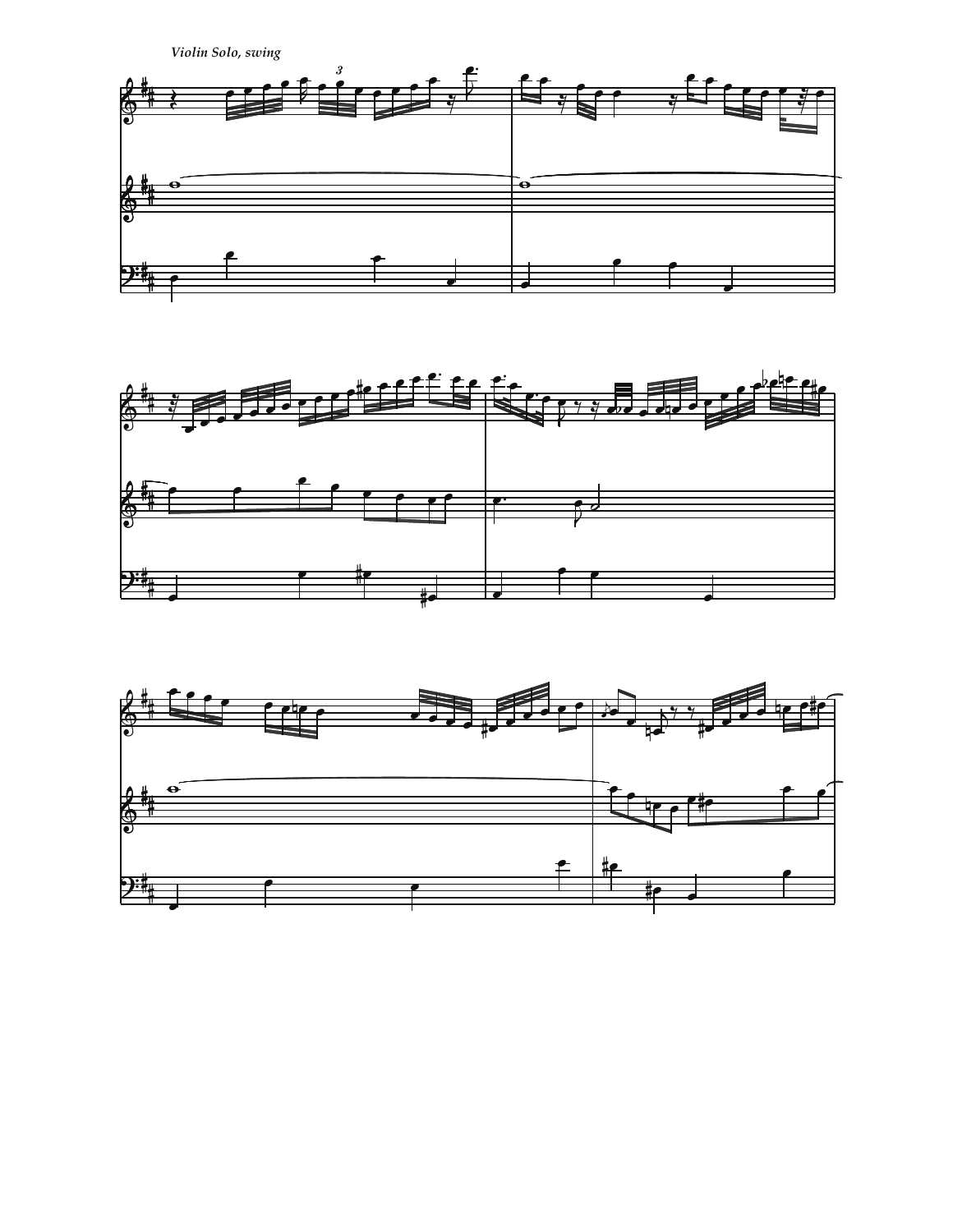



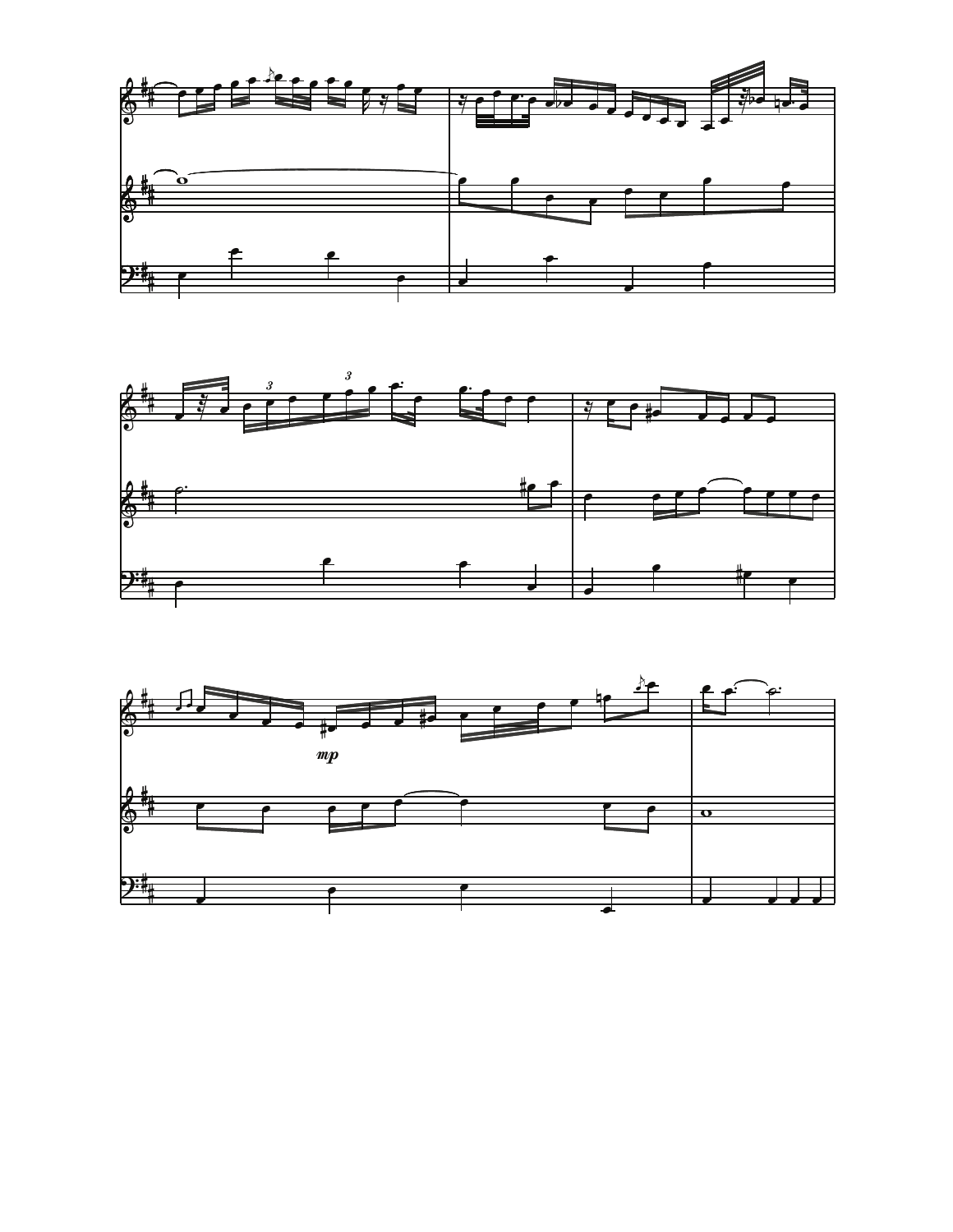Part II, Straight ahead





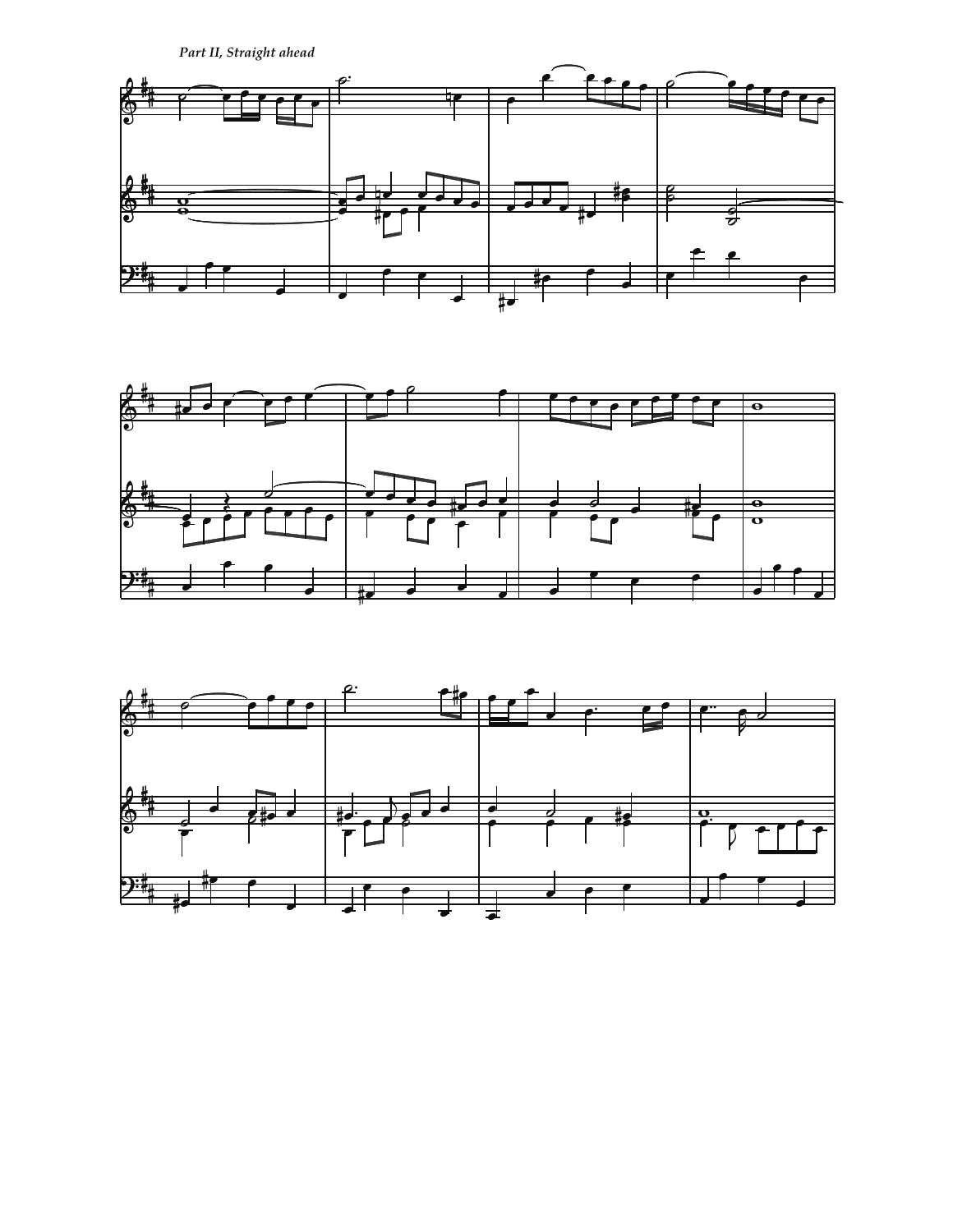



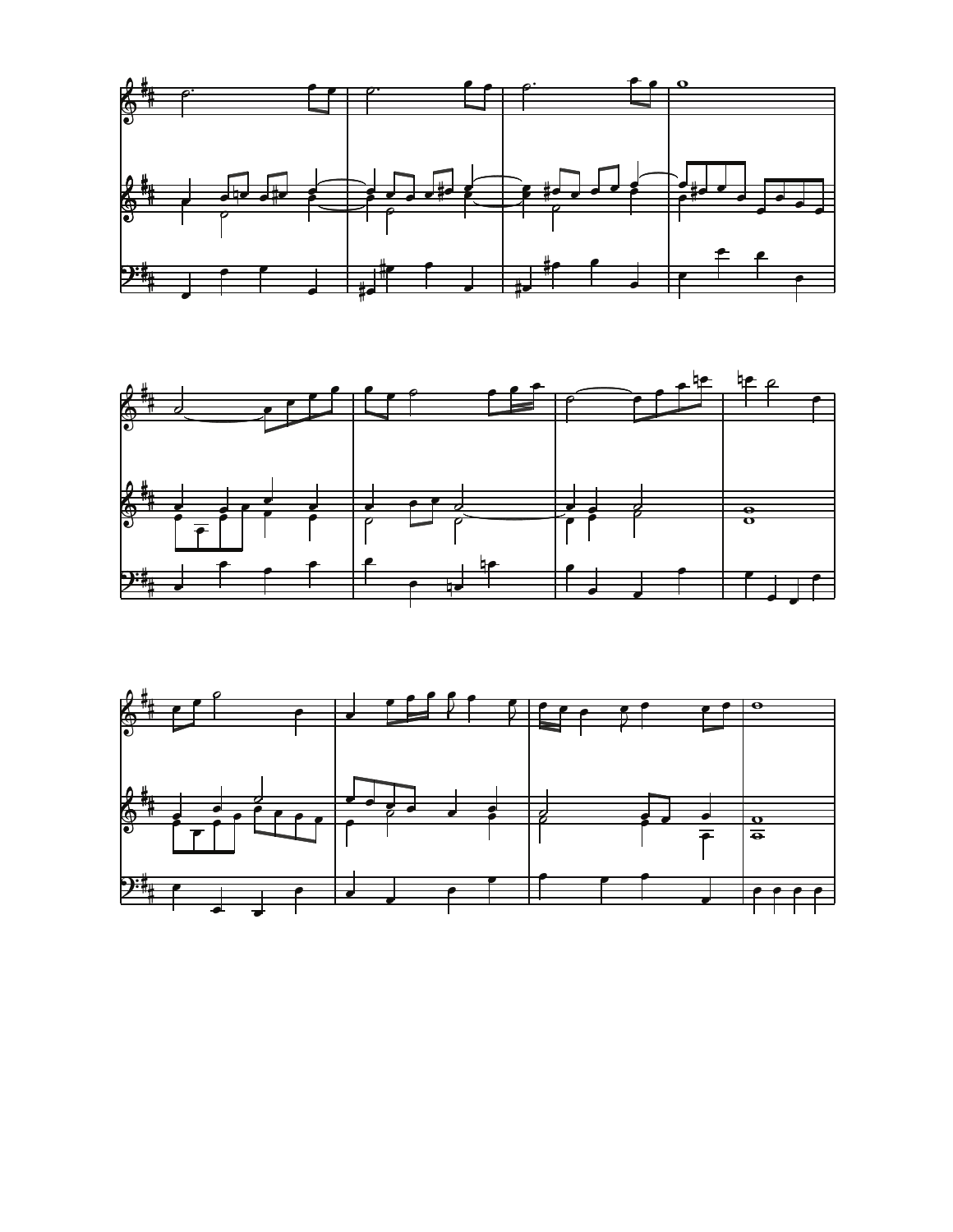Piano solo, gently swung





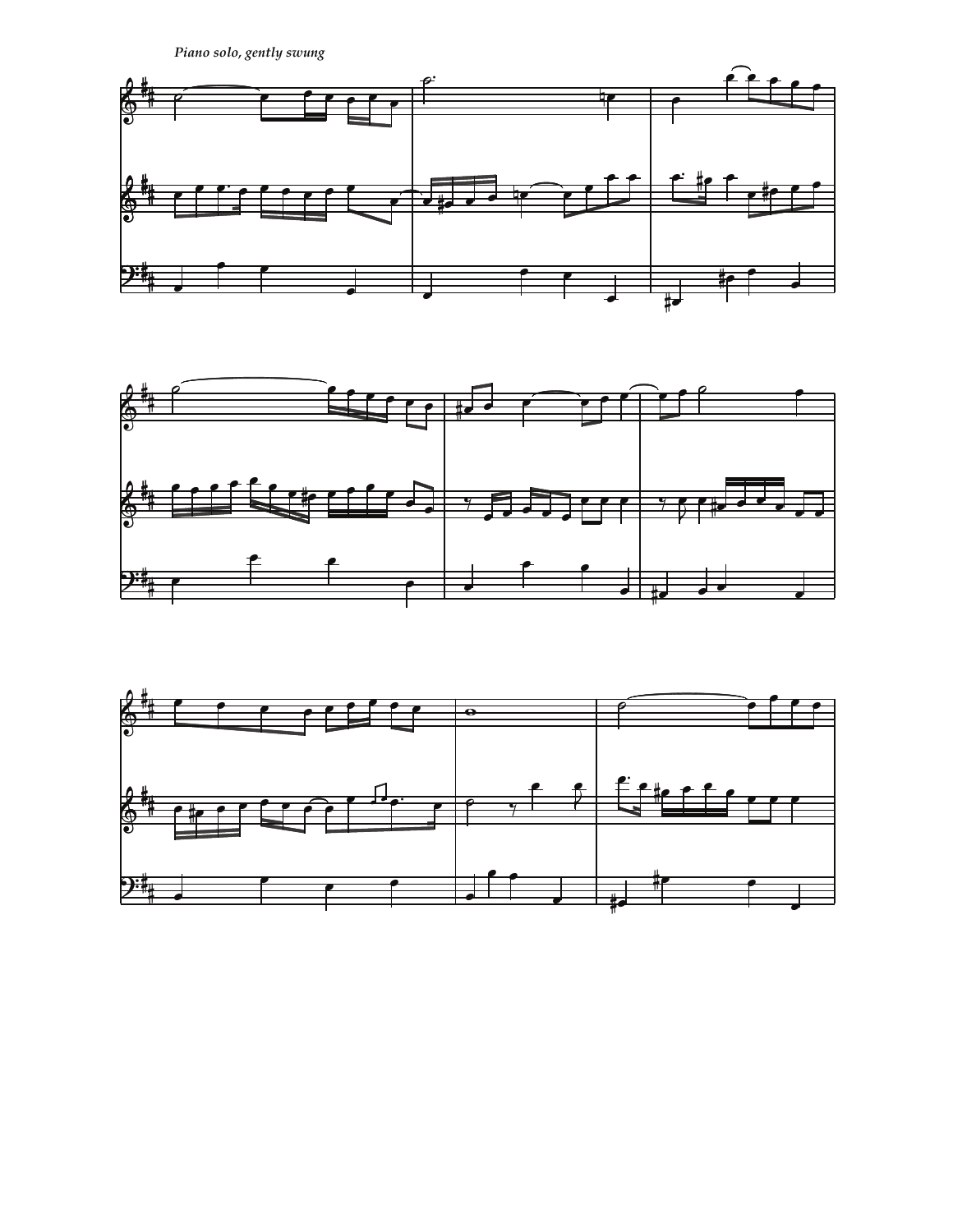